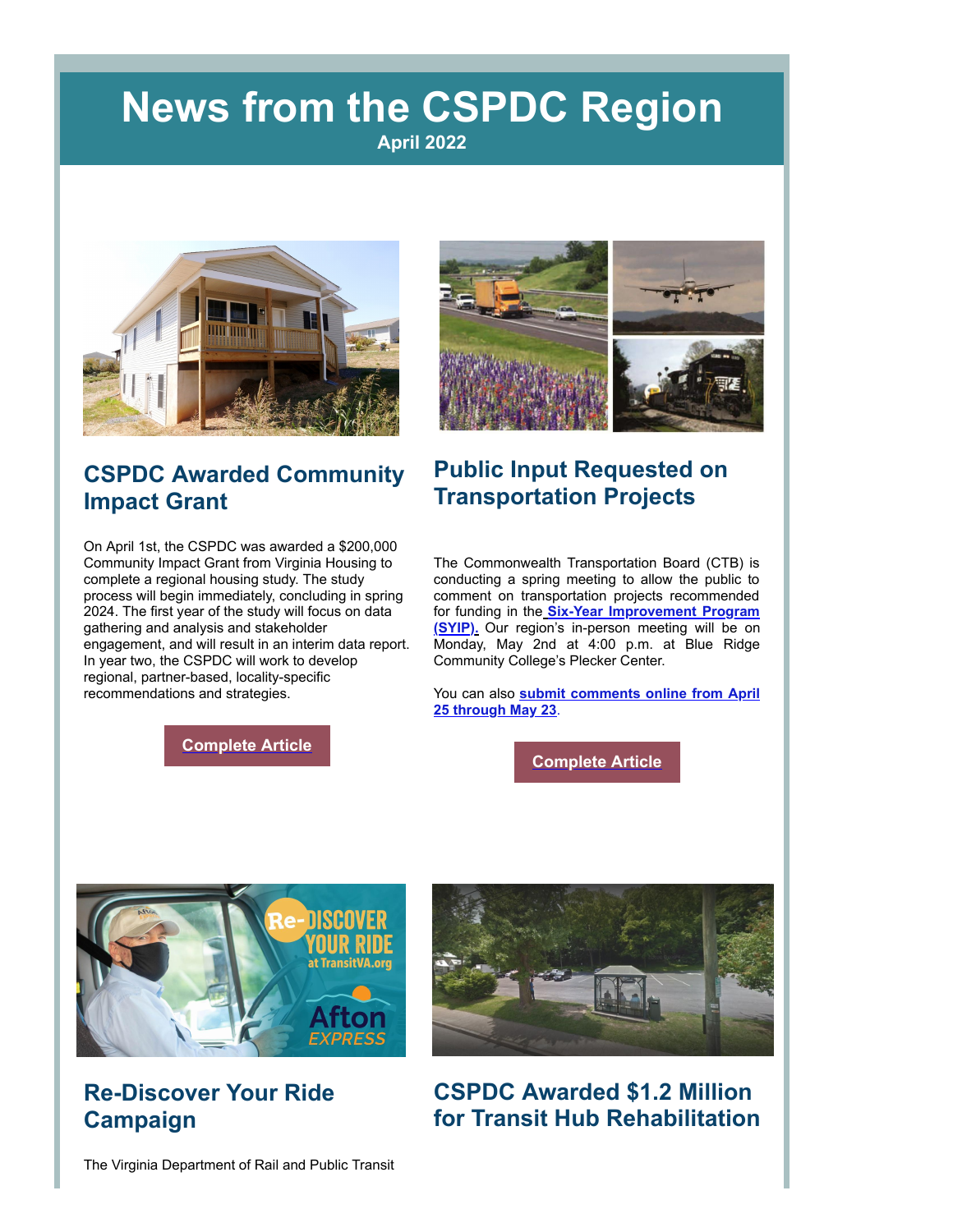(DRPT) has launched a campaign called Re-Discover Your Ride to celebrate the return to public transit after two challenging years during the COVID-19 pandemic. The campaign highlights the safety measures public transit agencies are taking to ensure rider health and safety.

**[Complete Article](https://r20.rs6.net/tn.jsp?f=00169aVDB_z4tlCWEgLtZLLd9HQVmx4pHNzADdTfG67AFO6NW8efw7ejHa8lcmQhby-ZQ7as6GB-gUAneSXBkh5dyz96A47kW9hCm1L1eqDDmq4C5nQFHQUtvdWyP7FUfqrCYkzOVRMUtsfsfmymE1hcbhJdkq3X8QMoF6Wi1Bk4P_ReMEIhkyqXwpy9TzXZyYLVohn2bO52bCQ74an3tkgjw==&c=ApjHj-iQWCp3EnlAdwnkl91bc6HNIiKfuHmKFI6QVqkCMcIu0P5jjw==&ch=chkaqmeBRfgd_cJJy7f25LVC9hDSLz526-hjh3ZCqrs5nplwWEwvUg==)**

The Federal Transit Administration awarded CSPDC a \$1.2 million Bus and Bus Facilities Discretionary Grant to rehabilitate the BRITE Transit Hub at 240 North Lewis Street in downtown Staunton. The federal grant is matched with state and local transit funds, and will rebuild the surface parking lot with a concrete bus lane, defined parking, ADA sidewalks and a passenger boarding area with shelters and safety lighting.

**[Complete Article](https://r20.rs6.net/tn.jsp?f=00169aVDB_z4tlCWEgLtZLLd9HQVmx4pHNzADdTfG67AFO6NW8efw7ejHa8lcmQhby-ZnlDNz718kS0TnHZOfe3MJDMEDQHWYwGfagwq3gs8yS5A0uZ3qiXCpEJxcXcs5HFafE7G2220LZLYDez-bcBtfJ9nsO5ieOpL5dVzLxsw3X4BENiEDd-88UqL-l4XJ_Zul8yy-8sPdS3vknCs6CpY9xqurh-bLEC8St47oU12-WHM2lSMPfk2A==&c=ApjHj-iQWCp3EnlAdwnkl91bc6HNIiKfuHmKFI6QVqkCMcIu0P5jjw==&ch=chkaqmeBRfgd_cJJy7f25LVC9hDSLz526-hjh3ZCqrs5nplwWEwvUg==)**

### **Grant Opportunities**

**National Fish and Wildlife Foundation (NFWF) [Small Watershed Grants](https://r20.rs6.net/tn.jsp?f=00169aVDB_z4tlCWEgLtZLLd9HQVmx4pHNzADdTfG67AFO6NW8efw7ejHa8lcmQhby-SDnRtAjNu1ZqUtjD0bYJCEFPf-vzxvTLmoU--4jxKrEUWsiOSNGk8iuLvZOqHQdQWvWKNN5gVxvbyN5gFviX93EQCfmM6-4SoGYOF33mZnWeG2glVGT8_zHZwJS_6tx4_fhDZWuvHl4yZuXteSZzX_NpIjzwJy6u602uVP8fcYdL_B4e9e8j9-RlEzeni3boh7lCP9Gm1LY=&c=ApjHj-iQWCp3EnlAdwnkl91bc6HNIiKfuHmKFI6QVqkCMcIu0P5jjw==&ch=chkaqmeBRfgd_cJJy7f25LVC9hDSLz526-hjh3ZCqrs5nplwWEwvUg==) 4/21/2022**

**USDA Rural Development [Value Added Producer Grants](https://r20.rs6.net/tn.jsp?f=00169aVDB_z4tlCWEgLtZLLd9HQVmx4pHNzADdTfG67AFO6NW8efw7ejHa8lcmQhby-w9CpDQKcNbu2SgoU6DBzo3hLljxGPa5aVFLDaz7oqYnTFZEeqa1oLm33ns7vN85BSdJu8IAQdyt6g5gtq3dIwiNEIpAFYA6791GfGrmYbKwqqmZPXPgOe26n8FTHUfkuhVuvZZlbAA_JqJQgPtapEZuBbrCMCzn-OX81vduDDeo=&c=ApjHj-iQWCp3EnlAdwnkl91bc6HNIiKfuHmKFI6QVqkCMcIu0P5jjw==&ch=chkaqmeBRfgd_cJJy7f25LVC9hDSLz526-hjh3ZCqrs5nplwWEwvUg==) 4/25/2022 USDA [Rural Health and Safety Education Competitive Grants Program](https://r20.rs6.net/tn.jsp?f=00169aVDB_z4tlCWEgLtZLLd9HQVmx4pHNzADdTfG67AFO6NW8efw7ejHa8lcmQhby-ZGdAIDRypHfvoOJ_ElOc1TtO2JdOj5nB1UJFWOgEBbeiHACtPvlzlHdaqF2tgZWLCKtBDa43QTrBVu8rIsZ24JrFGPa2dp9suvgQRGA2KNHhGXxVpTIIE91m9Z_uglta6F0IHLWdp4wpQaepX0CR5HrUMDda9bpQAUtmGlJiciFlvARXR_NZYBhMDC_aWUYr3lGcgxd_pOBhVo-_3vjvxZXy_QqefpqGF68SqGzOilItFiJiQ_69RVIN78B1DFs28Z6zFxYuxNIj9Ka-M7i7KAkzNZcugT8Wwa37TolGYkx4004rkFb3OUVZ88jGKyEQYys4NGLi5IM=&c=ApjHj-iQWCp3EnlAdwnkl91bc6HNIiKfuHmKFI6QVqkCMcIu0P5jjw==&ch=chkaqmeBRfgd_cJJy7f25LVC9hDSLz526-hjh3ZCqrs5nplwWEwvUg==) 4/29/22**

**U.S. Transportation Department [Federal Land Access Program](https://r20.rs6.net/tn.jsp?f=00169aVDB_z4tlCWEgLtZLLd9HQVmx4pHNzADdTfG67AFO6NW8efw7ejHa8lcmQhby-pLxE0ZHTFTf6IokFMhbrL4EMSakXCHNzHTy8FxarxOSQGmPgu6Ic03rcljK6APeSDUwD1CUZeE9BnJQCoz0pLSetFt6WkooVX4Q7kWELvqvkTUFFA4MKS9H_ide356kV&c=ApjHj-iQWCp3EnlAdwnkl91bc6HNIiKfuHmKFI6QVqkCMcIu0P5jjw==&ch=chkaqmeBRfgd_cJJy7f25LVC9hDSLz526-hjh3ZCqrs5nplwWEwvUg==) 5/2/2022 VDACS [Agriculture and Forestry Industries Development Fund \(AFID\) Infrastructure Grant](https://r20.rs6.net/tn.jsp?f=00169aVDB_z4tlCWEgLtZLLd9HQVmx4pHNzADdTfG67AFO6NW8efw7ejHa8lcmQhby-p6gh270cFs9IUjxQbwySzMlyTk5vb3RTZoJfie4QjEx-NFwP8xGrDoSJy5xqgQE1LxdFYQuO3z7NhMwo2vqY-wEZ1ioAKO32TeWWlAMD9MLhODUMx7k8GjmGdVTCGQXzveQinvJKrK7BJ2NPcwlN0w==&c=ApjHj-iQWCp3EnlAdwnkl91bc6HNIiKfuHmKFI6QVqkCMcIu0P5jjw==&ch=chkaqmeBRfgd_cJJy7f25LVC9hDSLz526-hjh3ZCqrs5nplwWEwvUg==) 5/15/22**

**USDA Agricultural Marketing Service [Farmers Market Promotion Program](https://r20.rs6.net/tn.jsp?f=00169aVDB_z4tlCWEgLtZLLd9HQVmx4pHNzADdTfG67AFO6NW8efw7ejHa8lcmQhby-efUnxVTkk93Gxxe7DimFYAbg75apW8wRIHwa-QYLqYZ3JAYKcv9XqrNhvRuc4wuWxSBDMgIAgZQ2H9ywRzdp8wADapGmBQ9vzitm4qYPVgQPpz3BwVtXjCcTXpIVCCBW54JjayDP7gFdT4VqXs8YZg==&c=ApjHj-iQWCp3EnlAdwnkl91bc6HNIiKfuHmKFI6QVqkCMcIu0P5jjw==&ch=chkaqmeBRfgd_cJJy7f25LVC9hDSLz526-hjh3ZCqrs5nplwWEwvUg==) 5/16/2022**

**USDA Agricultural Marketing Service [Local Food Promotion Program](https://r20.rs6.net/tn.jsp?f=00169aVDB_z4tlCWEgLtZLLd9HQVmx4pHNzADdTfG67AFO6NW8efw7ejHa8lcmQhby-7OvSUkPiQ_iqMSnzuSbbrhiLwJ2VIypR8GrX4DJUu1wWKLLj-My32mFGJkV-LM9q3AE-3j_BFP1E93xTS-RswxWN2BKGx1JfXKcPDUfi6XEk6G118i0bSgO4e5HQxhoKjegMba9ObAGaVK8_mIjKqQ==&c=ApjHj-iQWCp3EnlAdwnkl91bc6HNIiKfuHmKFI6QVqkCMcIu0P5jjw==&ch=chkaqmeBRfgd_cJJy7f25LVC9hDSLz526-hjh3ZCqrs5nplwWEwvUg==) 5/16/2022**

**USDA Agricultural Marketing Service [Regional Food System Partnerships](https://r20.rs6.net/tn.jsp?f=00169aVDB_z4tlCWEgLtZLLd9HQVmx4pHNzADdTfG67AFO6NW8efw7ejHa8lcmQhby-ozfu9pClepLJ1OZRyWs5iRjOQx3f7_o0qEJ_CKD0pB1pI_t31fqJouoKg9pNb6qYhmr7j6BNPx1bqUv34-N32xfA31VmCgCb-poHu8-0w8C7874AqnidUxCU9_8502Fm-izoSGK-WfK2PRcL12RzGg==&c=ApjHj-iQWCp3EnlAdwnkl91bc6HNIiKfuHmKFI6QVqkCMcIu0P5jjw==&ch=chkaqmeBRfgd_cJJy7f25LVC9hDSLz526-hjh3ZCqrs5nplwWEwvUg==) 5/16/2022**

**VA Department of Conservation and Recreation [Virginia Recreational Trails Program](https://r20.rs6.net/tn.jsp?f=00169aVDB_z4tlCWEgLtZLLd9HQVmx4pHNzADdTfG67AFO6NW8efw7ejHa8lcmQhby-xEm04Utwc10r7USrMe9JTu9YAU2ZPb8VthT6fsD8pI5_0SN5c4ZdWDPKKBhGVlVgM0ImHJNrs8MO9KepH2vOFpQCkM4-5gSkOHr377y1y54S4TdUfDz2fzWqJLkA50uQ&c=ApjHj-iQWCp3EnlAdwnkl91bc6HNIiKfuHmKFI6QVqkCMcIu0P5jjw==&ch=chkaqmeBRfgd_cJJy7f25LVC9hDSLz526-hjh3ZCqrs5nplwWEwvUg==) 5/26/2022**



#### **VAMPO Hosts Environmental Justice Webinar April 29**

VAMPO will host a free 90-minute virtual training on Friday, April 29<sup>th</sup> that will explore recent developments surrounding equity, and discuss best practices that planning professionals can incorporate into their work to reflect rapidly evolving

policies and legal requirements. The training will be



**VIRGINIA INITIATIVE FOR** Growтн & Opportunity IN EACH REGION

#### **Region 8 Council Meets to Consider Four Proposals**

During their April 26 meeting at Blue Ridge Community College, the GO Virginia Region 8 Council will consider funding requests for four projects. Two projects are proposed to address impacts from the pandemic, one proposes to provide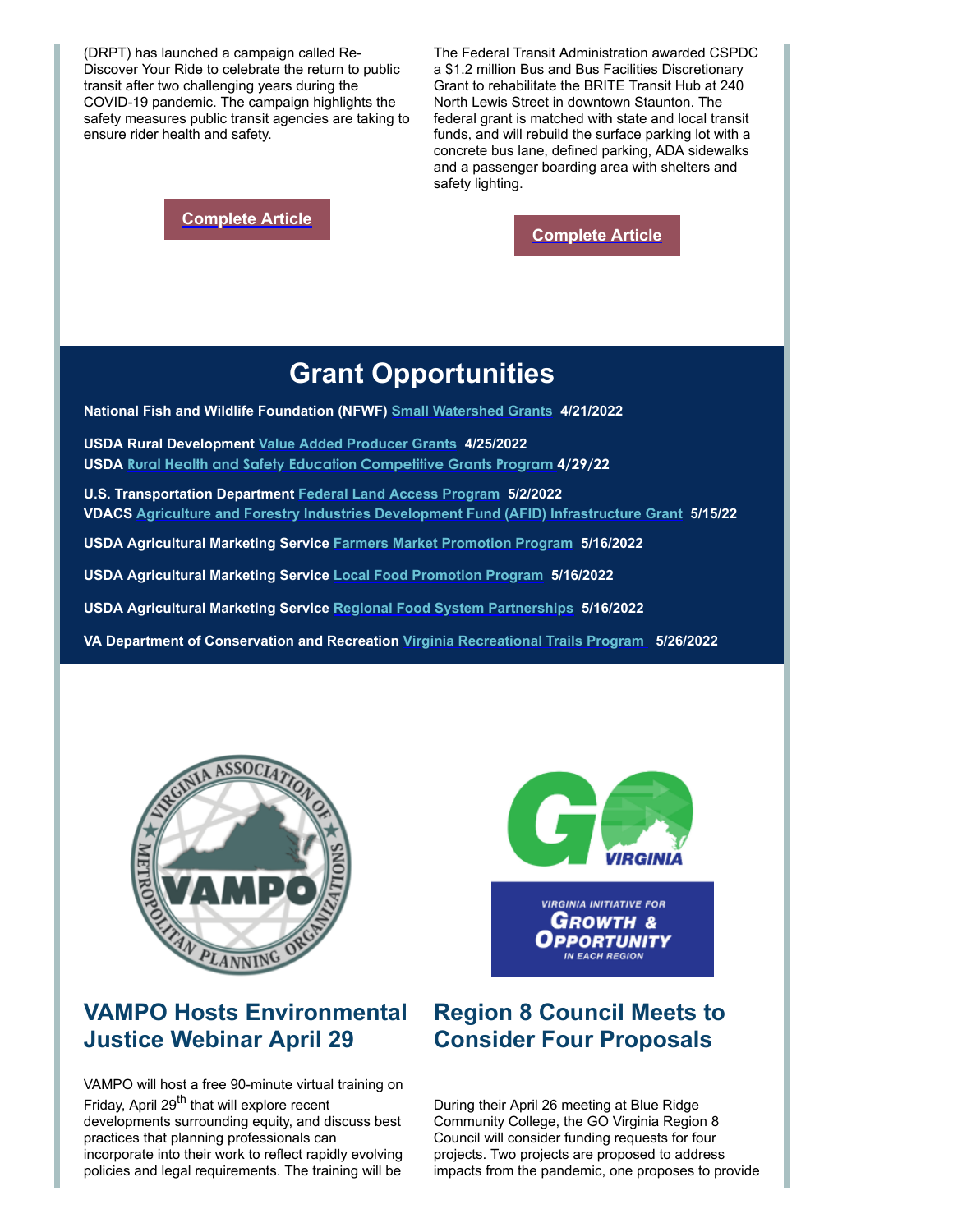led by Fred R. Wagner, Esq. with Venable LLP. Registration is required. The training is eligible for 1.5 AICP Certification Maintenance Credits, including 1 Equity CM credit.

early-stage engineering and product design services to accelerate innovation, and one is aimed at addressing the skills gap in the manufacturing sector.

#### **[Register Now](https://r20.rs6.net/tn.jsp?f=00169aVDB_z4tlCWEgLtZLLd9HQVmx4pHNzADdTfG67AFO6NW8efw7ejHa8lcmQhby-8tccvNhSPm9IIvsACQW4uwE_WNJv1nICagwVZzPoLGW0gL9q13TWwsipNS3ityPLWMisjwjqnwwT23R-GaMvOAMAfek5qmpW8qFi9LBmfiPsdsFe4SclrA9bUi4R9hlo9US4rLMzGuc=&c=ApjHj-iQWCp3EnlAdwnkl91bc6HNIiKfuHmKFI6QVqkCMcIu0P5jjw==&ch=chkaqmeBRfgd_cJJy7f25LVC9hDSLz526-hjh3ZCqrs5nplwWEwvUg==)**

**[Complete Article](https://r20.rs6.net/tn.jsp?f=00169aVDB_z4tlCWEgLtZLLd9HQVmx4pHNzADdTfG67AFO6NW8efw7ejHa8lcmQhby-0eLg689lGYNwXksD-a-19D0UQdcZC_mLUmPhtA0NfN5MQiczQCmS7WKysq1Ne019ebDb86QXZtWmxkOkxye7XXjb30qdEj2EoqeZ2bcsieAWq7FBXcJCcdU1xZIgrJCGmyoZBenRfQ9cNkwyLDFtvYOWvADYTLMj-phQhTkyAYE=&c=ApjHj-iQWCp3EnlAdwnkl91bc6HNIiKfuHmKFI6QVqkCMcIu0P5jjw==&ch=chkaqmeBRfgd_cJJy7f25LVC9hDSLz526-hjh3ZCqrs5nplwWEwvUg==)**



#### **May is Bike Month**

Since 1956, May has been recognized as National Bike Month. The League of American Bicyclists has sponsored this celebration of cycling for decades as a means of advancing a bicycle friendly America for everyone.

Bike Month is a great opportunity to promote environmentally-friendly transit options to commuters and increase awareness of the many fantastic bike programs in the region.





#### **ODW Grants Available**

The Virginia General Assembly allocated the Office of Drinking Water (ODW) \$100 million from the American Rescue Plan Act to improve drinking water infrastructure over the next four years. Applications are now being accepted and are due by May 6, 2022.

Types of projects can include, but are not limited to: water treatment, storage, transmission/distribution lines, and water source needs.

**[Complete Article](https://r20.rs6.net/tn.jsp?f=00169aVDB_z4tlCWEgLtZLLd9HQVmx4pHNzADdTfG67AFO6NW8efw7ejHa8lcmQhby-FOcUUyYO_74Chjy1oOMEdBTqTYwoekELzjgo5reLV95fvmgL8I-QV2BvbgG2GbMRd_IYO-lmNNHb2PwGr5MyZB1HlGd2fJdkuhQlt2I56o4W2w8BQ1TUWcjK6gMkJw4_HFcUYRB4i4ktzXJG7WLCPiLqsr1vE921dZks6eTMuyU=&c=ApjHj-iQWCp3EnlAdwnkl91bc6HNIiKfuHmKFI6QVqkCMcIu0P5jjw==&ch=chkaqmeBRfgd_cJJy7f25LVC9hDSLz526-hjh3ZCqrs5nplwWEwvUg==)**

## **CSPDC Resources:**

**[COVID-19 Recovery Dashboard](https://r20.rs6.net/tn.jsp?f=00169aVDB_z4tlCWEgLtZLLd9HQVmx4pHNzADdTfG67AFO6NW8efw7ejKXq5CLG2nXLH86gljTygk14NNktJOdrzpd5S8jrjBukSMmGYMq1bSvN-kL0Ly-Ch_sQ32b4laTdf3xsRffcbVrKT8ri0mGO0nC4r79DFolxIkku68HXrfc=&c=ApjHj-iQWCp3EnlAdwnkl91bc6HNIiKfuHmKFI6QVqkCMcIu0P5jjw==&ch=chkaqmeBRfgd_cJJy7f25LVC9hDSLz526-hjh3ZCqrs5nplwWEwvUg==) [Virtual Engagement Resource](https://r20.rs6.net/tn.jsp?f=00169aVDB_z4tlCWEgLtZLLd9HQVmx4pHNzADdTfG67AFO6NW8efw7ejNTSfD_zp_nc63WD_YFK9mw5qEpoj-7QjTuFYovRT10bgpEcjD7k5Fa10HABQydO3Ik2SbfYvx83fo9v0XVeQjTNT8961Mi6wyfOO8ikLCWNmLRpdTi0K0lwRLG6wdP2jH_FwNtcFm32gfXiEMcWeZ9Whz8v8yP4Xw==&c=ApjHj-iQWCp3EnlAdwnkl91bc6HNIiKfuHmKFI6QVqkCMcIu0P5jjw==&ch=chkaqmeBRfgd_cJJy7f25LVC9hDSLz526-hjh3ZCqrs5nplwWEwvUg==) [Regional Facts & Figures](https://r20.rs6.net/tn.jsp?f=00169aVDB_z4tlCWEgLtZLLd9HQVmx4pHNzADdTfG67AFO6NW8efw7ejODcJaeMrIDNX1NGdPS1xLRJBSaoJ2TZoA3iZNSeKW3UTr9o1f9VmpTkJShX09pv_jXai5Fb91SPonbSIoMK0uhyhSMIjtiEy9VYkGyaKz9c&c=ApjHj-iQWCp3EnlAdwnkl91bc6HNIiKfuHmKFI6QVqkCMcIu0P5jjw==&ch=chkaqmeBRfgd_cJJy7f25LVC9hDSLz526-hjh3ZCqrs5nplwWEwvUg==) [Regional Plans](https://r20.rs6.net/tn.jsp?f=00169aVDB_z4tlCWEgLtZLLd9HQVmx4pHNzADdTfG67AFO6NW8efw7ejOx8yJ6oALnRE7Dew18pjI8DNcA3-GaRYD-zDYqbV5Ia2v-UGh8vKHry0DWERoDpxalA6VsSw4t-rsX9IF2r4j75FpkeHQn1py2Aq3Os8AzS&c=ApjHj-iQWCp3EnlAdwnkl91bc6HNIiKfuHmKFI6QVqkCMcIu0P5jjw==&ch=chkaqmeBRfgd_cJJy7f25LVC9hDSLz526-hjh3ZCqrs5nplwWEwvUg==) [Regional Data Center](https://r20.rs6.net/tn.jsp?f=00169aVDB_z4tlCWEgLtZLLd9HQVmx4pHNzADdTfG67AFO6NW8efw7ejOx8yJ6oALnRhJfEws6xSamxB6NfhX8HgeLZEYNU3j92i-0evgTQLzTW4PsX-Tv1SlS8aajVwBmMNwFRxdxENKNgNwBii-bpktNR6jBVXhB3&c=ApjHj-iQWCp3EnlAdwnkl91bc6HNIiKfuHmKFI6QVqkCMcIu0P5jjw==&ch=chkaqmeBRfgd_cJJy7f25LVC9hDSLz526-hjh3ZCqrs5nplwWEwvUg==) [FY 2020 Year in Review](https://r20.rs6.net/tn.jsp?f=00169aVDB_z4tlCWEgLtZLLd9HQVmx4pHNzADdTfG67AFO6NW8efw7ejJBYZcQ5eQiu67wp8SnDrICEJTyifBvOZ3cn6gddlxM0W1X_8hCKODXoinZnpRuK0weHAmhnreoIQChK33gndksVuc_0nEYKZ-NI7zFvC9fvoegbyZOv2pXdZn_aD3GIOcFJ9gQAhKW0VWyCBgqBnL9rY6B7YlM5Eqwjz0J9_H7kPGprPVJt8Vk=&c=ApjHj-iQWCp3EnlAdwnkl91bc6HNIiKfuHmKFI6QVqkCMcIu0P5jjw==&ch=chkaqmeBRfgd_cJJy7f25LVC9hDSLz526-hjh3ZCqrs5nplwWEwvUg==)**